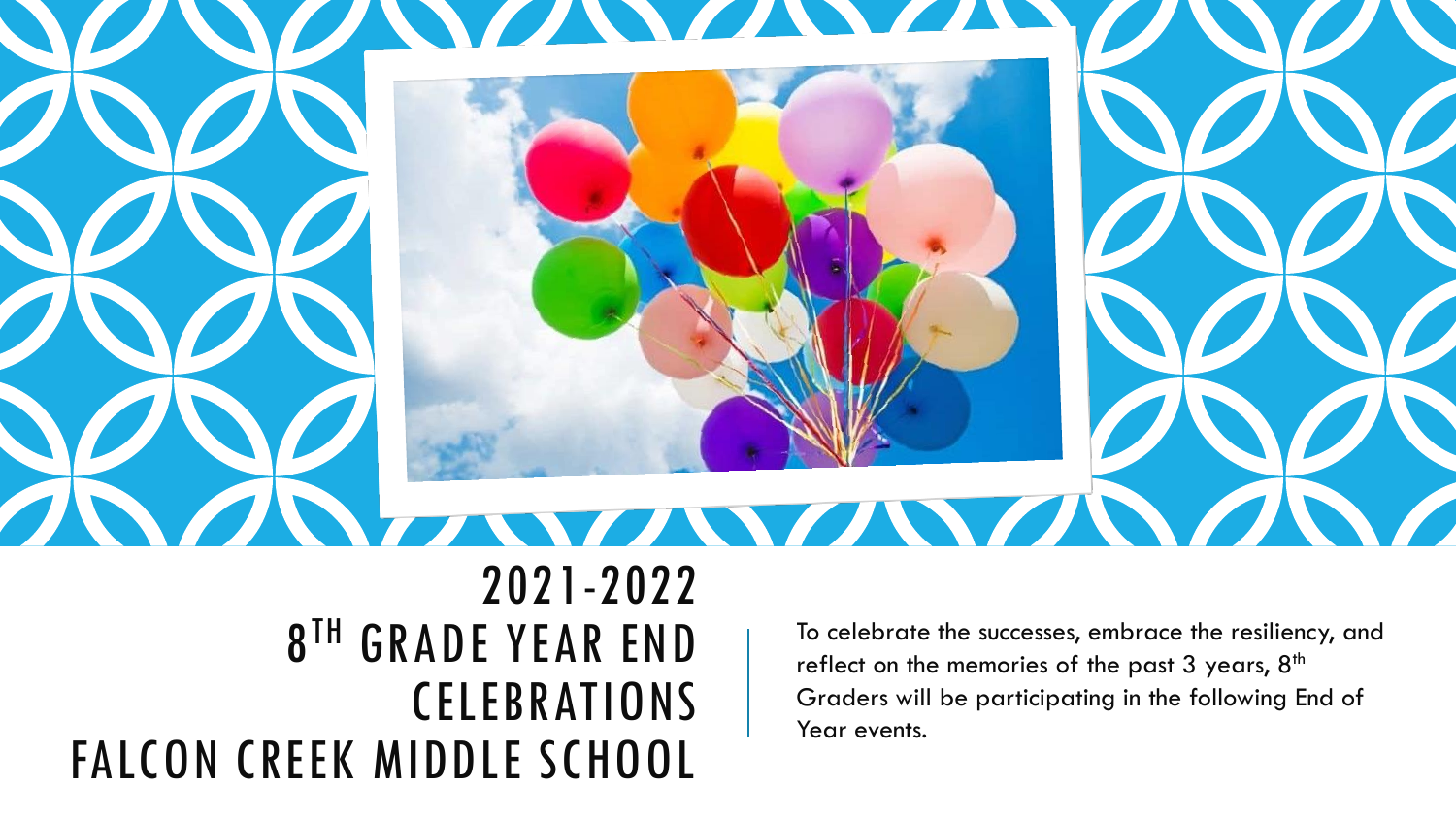## Computer and Charger Collection May 20th

- Computers and Chargers will be collected at the end of Period 6
- No School Computer Access After this Date
- You will be charged for lost/damaged devices
- New computers will be issued next year





**Year's end is** neither an end nor a beginning but a going on.

## **LOCKER CLEANOUT** MAY 18

- Last Day for Lockers is Wednesday, May 18th
- For those with lockers, clean out will be during ACC
- Start taking home big, bulky items out of lockers now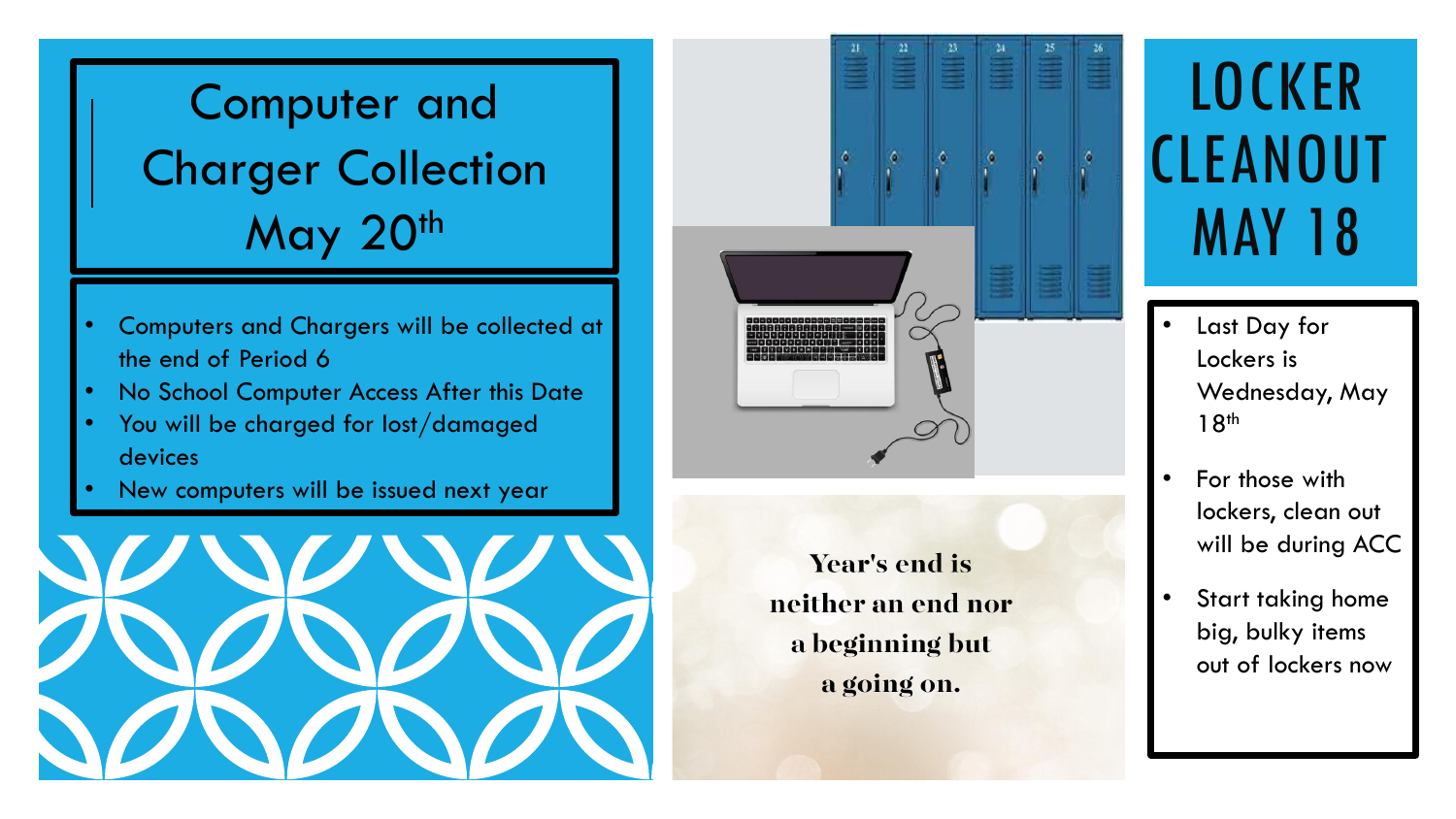

\$5.00 Register with QR Code on Posters Near **Entrances** 





8 TH GRADE DANCE MAY 20TH 5:30 -7:00 PM @ FMS







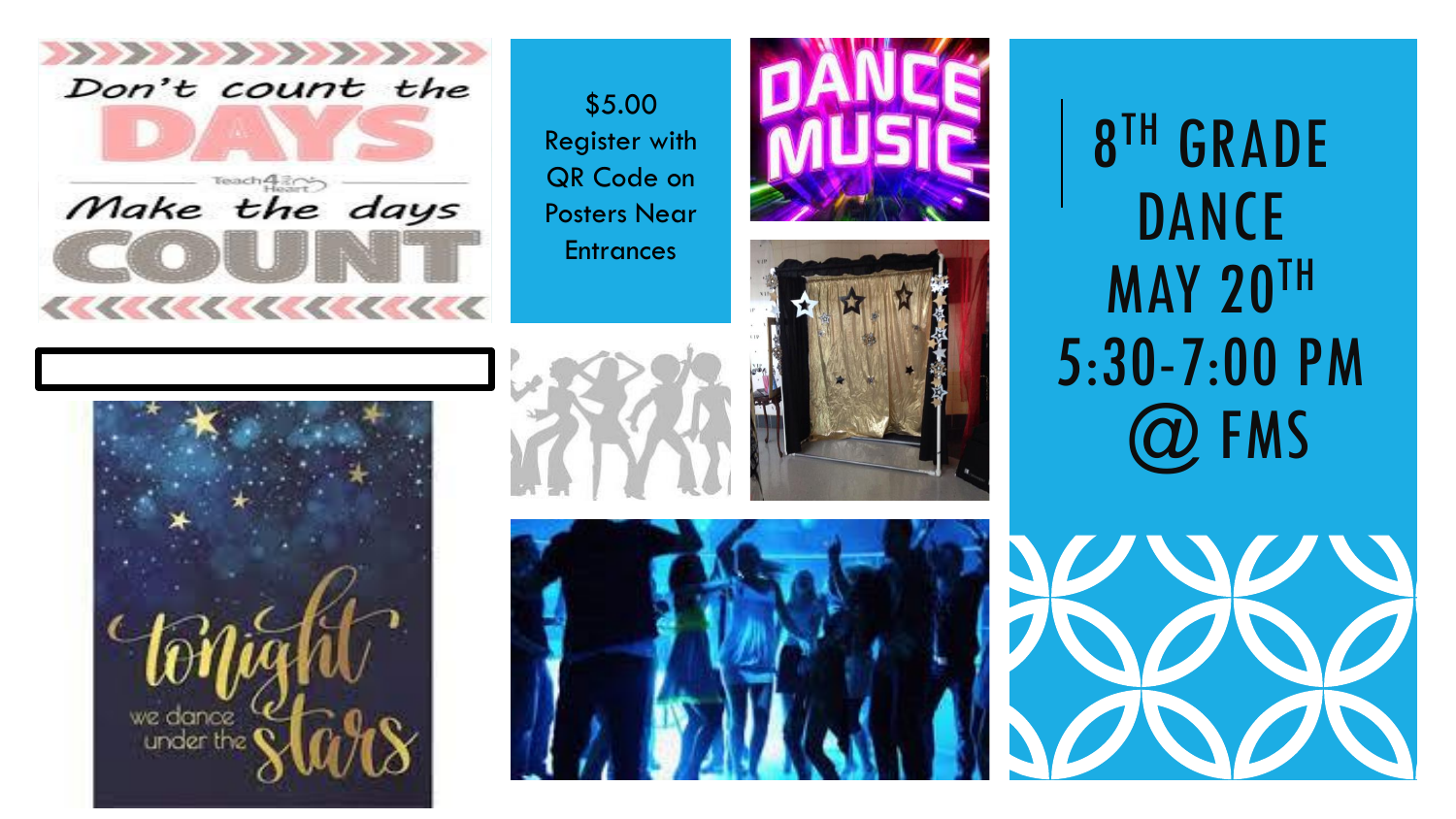



**MAY 25th from 5:00 -7:00 PM** Playground Area and Cafeteria





8 TH GRADE END OF YEAR EVENING **CELEBRATION** 

(NO COST; FREE DINNER AND KONA ICE)